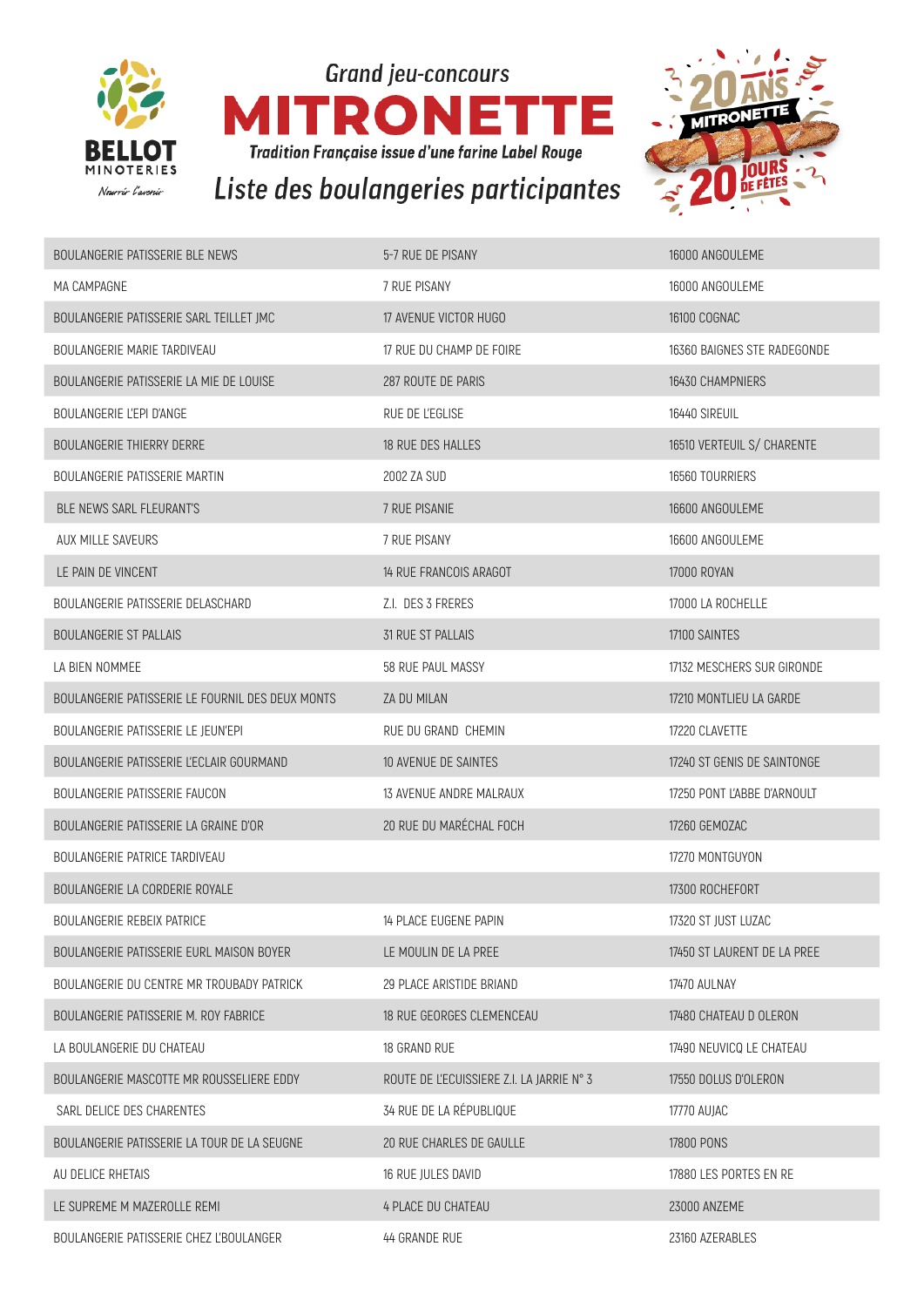

**Grand jeu-concours** R Ε Е n N **Tradition Française issue d'une farine Label Rouge** Liste des boulangeries participantes



| BOULANGERIE PATISSERIE AUX PECHERS DE CYRANO  | 73 AVENUE DU GENERAL DE GAULLE | 24100 BERGERAC                  |
|-----------------------------------------------|--------------------------------|---------------------------------|
| LE FOURNIL BASQUE                             | 15 RUE STE CATHERINE           | 24100 BERGERAC                  |
| BOULANGERIE PATISSERIE SARL RCSF              | ZAE LES QUATRE ROUTES          | 24110 LEGUILLAC DE LAUCHE       |
| <b>BOULANGERIE BLANCHEREAU</b>                | 7 ROUTE DE SABLIER             | 24130 ST PIERRE D'EYRAUD        |
| <b>BOULANGERIE AUBIN</b>                      | 10 RUE ST SICAIRE              | 24320 LA TOUR BLANCHE CERCLE    |
| AU PETIT PAIN                                 | 3 ROUTE DE RIBERAC             | 24340 LA ROCHEBEAUCOURT         |
| BOULANGERIE PATISSERIE AUX PLAISIRS DES PAINS | 1 RUE NOTRE DAME               | 24550 VILLEFRANCHE DU PERIGORD  |
| BOULANGERIE PATISSERIE SAVEURS ET CREATIONS   | LD LE BOURG                    | 24800 ST MARTIN DE FRESSENGEAS  |
| BOULANGERIE PATISSERIE TARTINES D'AUTREFOIS   | 60 ROUTE DE QUIMPER            | <b>29200 BREST</b>              |
| BOULANGERIE PATISSERIE LA MIE NEDELEC         | 4 IMPASSE HENRI MATISSE        | 31270 CUGNAUX                   |
| LA FOURNEE DE BALAM                           | 13 RUE EDMOND COSTEDOAT        | 33000 BORDEAUX                  |
| BOULANGERIE PATISSERIE LE ROND PAIN           | 2 RUE FRANTZ DESPAGNET         | 33000 BORDEAUX                  |
| PATISSERIE PATISSERIE ROYALE                  | 9 RUE JUDAIQUE                 | 33000 BORDEAUX                  |
| BOULANGERIE PATISSERIE AU PETRIN MOISSAGUAIS  | 72 COURS DE LA MARTINIQUE      | 33000 BORDEAUX                  |
| ALL BREADS CAKES                              | 567 ROUTE DE TOULOUSE          | 33140 VILLENAVE D'ORNON         |
| BOULANGERIE PATISSERIE LA MIE DE JO           | 150 SAINT GERY                 | 33170 GRADIGNAN                 |
| BOULANGERIE PATISSERIE SAS PBG                | 1 RUE DES CHENES               | 33210 LANGON                    |
| LA GUIRANDE BOULANGERIE LA GUIRANDE           |                                | 33230 LAGORCE                   |
| <b>BOULANGERIE SABINE GAILLARD</b>            | 40 AVENUE JEAN JAURES          | 33240 LUGON                     |
| BOULANGERIE PATISSERIE LA RENAISSANCE DU PAIN | 155 AV DU 11 NOVEMBRE          | 33290 BLANQUEFORT               |
| BOULANGERIE LE FOURNIL D'ALEX                 | 27 AVENUE DU GENERAL DE GAULLE | 33290 BLANQUEFORT               |
| BOULANGERIE BOULANGERIE LARRIEU               | 13 AVENUE DU VAL DE L'EYRE     | 33380 MIOS                      |
| BOULANGERIE PATISSERIE L'EPI D'OR             | <b>14 COURS VAUBAN</b>         | 33390 BLAYE                     |
| BOULANGERIE PATISSERIE LE PAIN DU PIAN        | 31 GRAND RUE                   | 33450 LE PIAN DE GARONNE        |
| BOULANGERIE PATISSERIE LA PASSION             | 64 RUE DES GOELANDS            | 33590 GRAYAN ET L'HOPITAL       |
| BOULANGERIE PATISSERIE LE MEUNIER D'EYRANS    | 1 RUE DES OEILLETS             | 33650 ST MEDARD D'EYRANS        |
| LE P'TIT FOUR                                 | ZAC BELLEVUE                   | 33710 PUGNAC                    |
| LA CROUSTINETTE                               | 2 ROUTE D'ORIGNE               | 33720 GUILLOS                   |
| BOULANGERIE PATISSERIE PASSION MONTA          | 3 AVENUE DE L EUROPE           | 33930 VENDAYS - MONTALIVET      |
| BOULANGERIE PATISSERIE MICOURAUD DUMONTET     | 44 PLACE DU CHAMPS DE FOIRE    | 36140 AIGURANDE                 |
| BOULANGERIE PATISSERIE RENAUD                 | 7 RUE ROBERT NOGRETTE          | 36370 PRISSAC                   |
| BOULANGERIE PATISSERIE OPTITPAIN              | 50 RUE NATIONALE               | 36800 LE PONT CHRETIEN CHABENET |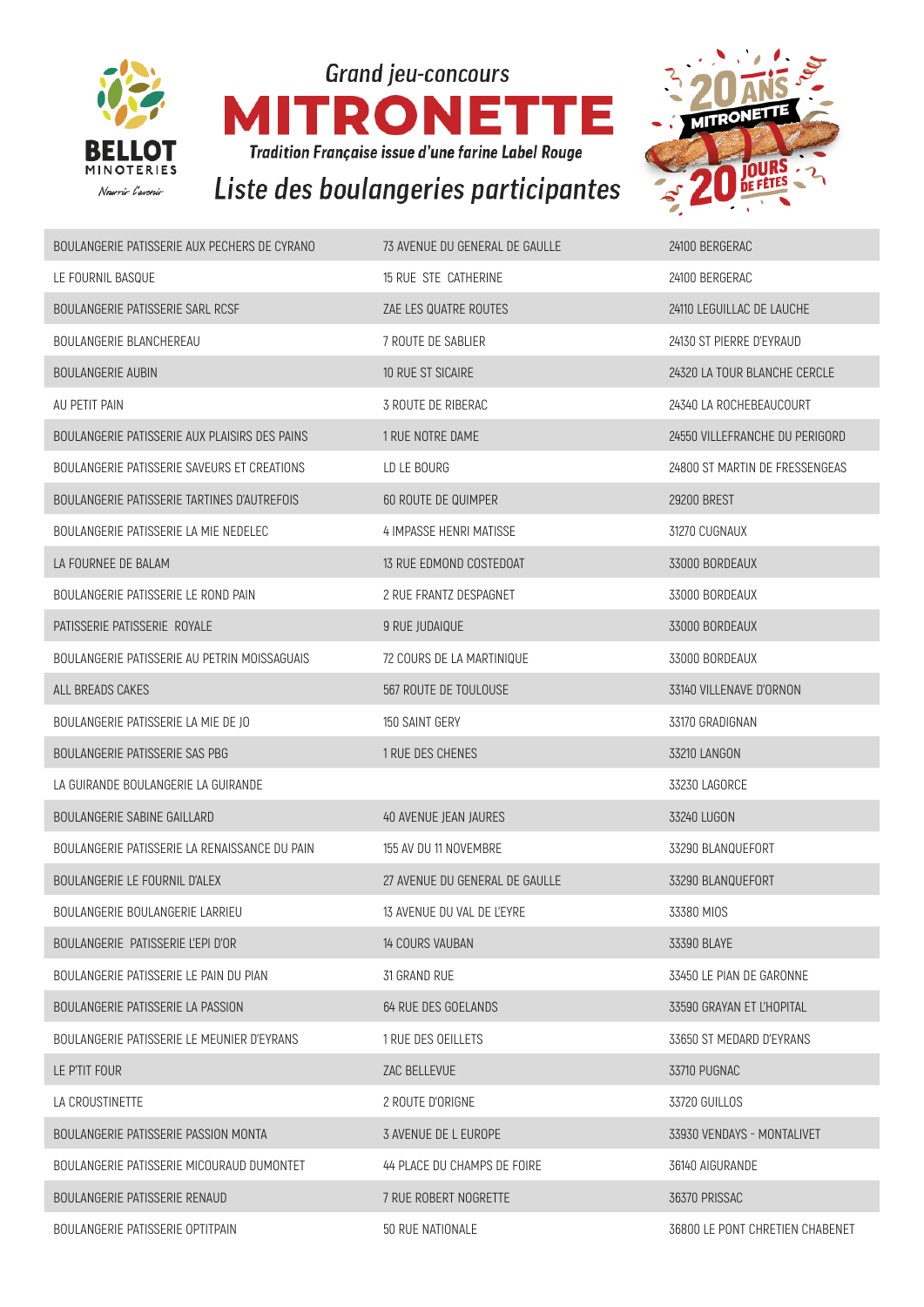





| <b>BOULANGERIE VENEAULT LAURENT</b>                             | 62 RUE COLBERT                            | 37000 TOURS                   |
|-----------------------------------------------------------------|-------------------------------------------|-------------------------------|
| BOULANGERIE PATISSERIE AL FAROUK                                | 21 RUE GUILLAUMET                         | 37000 TOURS                   |
| BOULANGERIE PATISSERIE HAVILLE                                  | 7 RUE NERICAULT DES TOUCHES               | 37000 TOURS                   |
| BOULANGERIE PATISSERIE AUX DELICES DE PAUL BERT                 | 76 BIS RUE LOSSERAND                      | 37100 TOURS                   |
| BOULANGERIE PATISSERIE MARINETTE CECCONI                        | 17 AVENUE DE VERDUN - PORT BOULET         | 37140 CHOUZE SUR LOIRE        |
| BOULANGERIE MINIOT                                              | RUE DES ECOLES                            | 37150 FRANCUEIL               |
| Ô COQUELICOT SERPIN TRADITION                                   | 7 BIS RUE ETIENNE COSSON                  | 37170 CHAMBRAY LES TOURS      |
| BOULANGERIE AU PAIN DU PETRIN S.N.C. DAUBIN                     | 3 AVENUE DE L'ALOUETTE                    | 37200 TOURS                   |
| <b>BOULANGERIE PATISSERIE MR TROUDE</b>                         | 16 RUE DU DOCTEUR LEBLED                  | 37210 ROCHECORBON             |
| BOULANGERIE PATISSERIE LE FOURNIL D'ALEXIS                      | 18 RUE DE LA POSTE                        | 37270 AZAY SUR CHER           |
| <b>BOULANGERIE MESNARD ROMAIN</b>                               | <b>34 RUE PRINCIPALE</b>                  | 37390 SAINT ROCH              |
| BOULANGERIE PATISSERIE SARL PAYS                                | 6 RUE DE LA GRANDE FERME                  | 37390 CHANCEAUX SUR CHOISILLE |
| BOULANGERIE PATISSERIE MR JACQUEAU                              | 5 RUE DE ST OUEN                          | 37530 POCE SUR CISSE          |
| BOULANGERIE PATISSERIE LES MIGNARDISES                          | 27 RUE DU LT COLONEL MAILLOUX             | 37540 ST CYR SUR LOIRE        |
| <b>BOULANGERIE M BENOIT MATHIO</b>                              |                                           | 40100 MORCENX                 |
| BOULANGERIE PATISSERIE LA CERISE SUR LE GATEAU EURL<br>PRUNELLE | 5 PLACE DU 14 JUILLET                     | 40160 PARENTIS-EN-BORN        |
| BOULANGERIE PATISSERIE MR BOISAN                                | 72 ROUTE D'UZA                            | 40170 ST JULIEN EN BORN       |
| <b>BOULANGERIE DES AILES</b>                                    | 18 RUE ASSOLANT LEFEVRE LOTTI             | 40200 MIMIZAN-PLAGE           |
| <b>BOULANGERIE SARL RIGOUIN</b>                                 | 3, BIS RUE DE L'ABBAYE                    | 40200 MIMIZAN                 |
| BOULANGERIE CHOUQUETTE ET COMPAGNIE                             | 150 RUE JULES FERRY                       | 40600 BISCARROSSE             |
| BOULANGERIE PATISSERIE CHEVOLLEAU                               | 21 RUE DE L'EGLISE                        | 41120 FOUGERES SUR BIEVRE     |
| BOULANGERIE CLEMENCEAU                                          | 48 BOULEVARD WINSTON CHURCHILL - BELLEVUE | 44100 NANTES                  |
| <b>BOULANGERIE PATISSERIE MICHEL</b>                            | <b>6 PLACE ERNEST BREANT</b>              | 44110 CHATEAUBRIANT           |
| BOULANGERIE PATISSERIE BAUDOUIN                                 | 21 RUE SAINTE CHATHERINE                  | 44160 PONTCHATEAU             |
| BOULANGERIE PATISSERIE LE FOURNIL DE TREFFIEUX                  | 2 RUE DU SOLEIL LEVANT                    | 44170 TREFFIEUX               |
| BOULANGERIE PATISSERIE SARL NOST                                | 20 RUE PRINCIPALE                         | 44170 VAY                     |
| BOULANGERIE APH LE FOURNIL DU DON                               | <b>36 PLACE DE L'EGLISE</b>               | 44290 CONQUEREUIL             |
| BOULANGERIE PATISSERIE LE FOURNIL DE PUCEUL                     | 15 RUE DE LA MAIRIE                       | 44390 PUCEUL                  |
| BOULANGERIE PATISSERIE EURL DEULOFEU                            | 44 RUE DE LA PAIX                         | 44400 REZE                    |
| BOULANGERIE PATISSERIE LA FILLE DU BOULANGER                    | 5 RUE DE LA MAIRIE                        | 44470 MAUVES SUR LOIRE        |
| BOULANGERIE PATISSERIE PION SARL                                | 18 GRANDE RUE                             | 44520 GRAND AUVERNE           |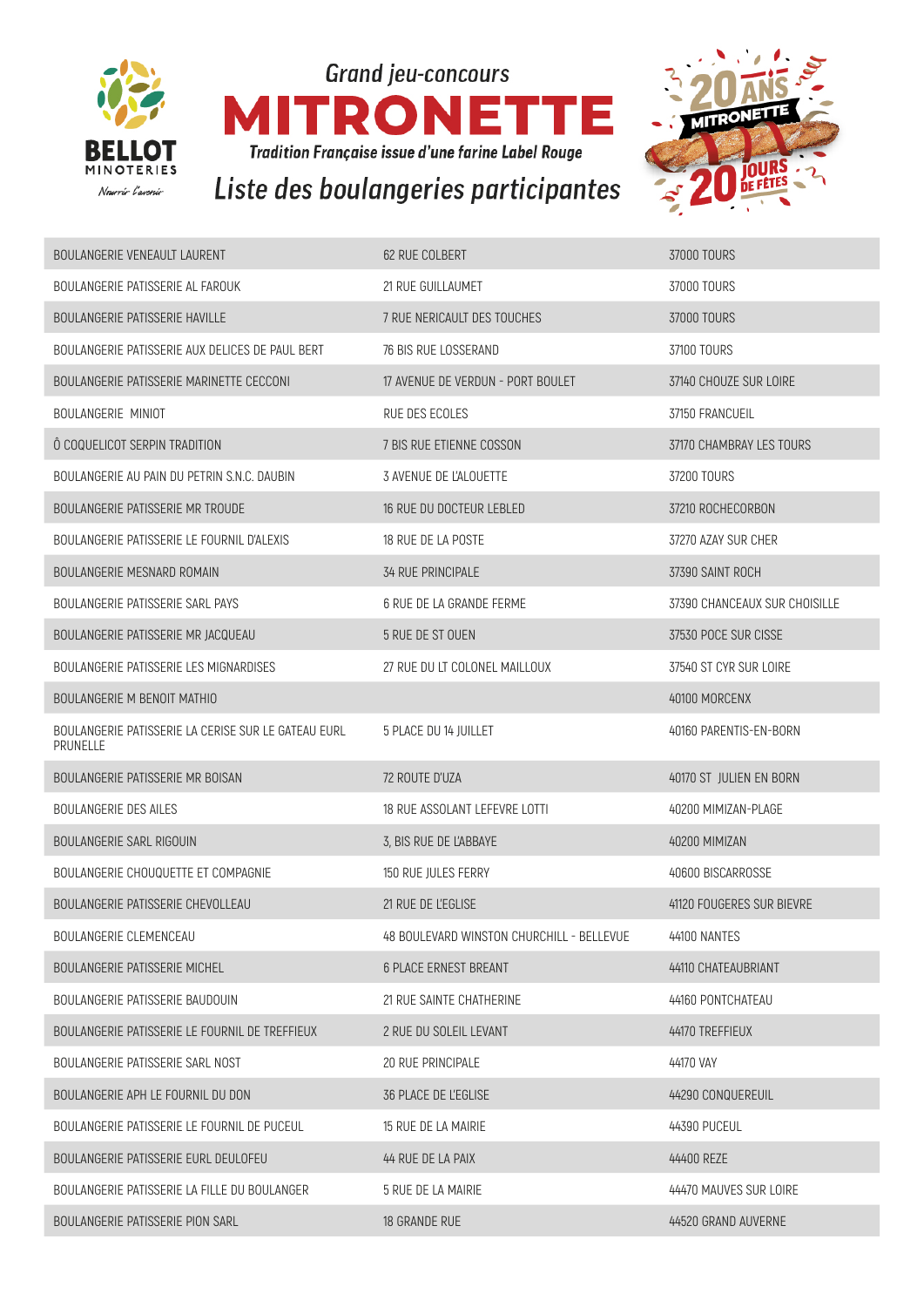





| LE PAIN DES SAVINES                                | ZAC DES SAVINES<br>14 RUE DES AIGRETTES ZAC DES SAVINES | 44570 TRIGNAC                  |
|----------------------------------------------------|---------------------------------------------------------|--------------------------------|
| BOULANGERIE PATISSERIE LE FILS DU BOULANGER        | PLACE SIMILIEN GUERIN                                   | 44620 LA MONTAGNE              |
| <b>BOULANGERIE PATISSERIE OGER</b>                 | 2 RUE DES COTEAUX                                       | 44650 CORCOUE SUR LOGNE        |
| BOULANGERIE PATISSERIE LE FOURNIL DE PARNASSE      | 106 BD DU MASSACRE                                      | 44800 SAINT HERBLAIN           |
| BOULANGERIE PATISSERIE SARL TERRE DES PAINS        | 116 RUE DU DOCTEUR BOUBEE                               | 44800 SAINT HERBLAIN           |
| BOULANGERIE PATISSERIE LA PORTE DU PAIN            | 47 CRS DU 14 JUILLET                                    | 47000 AGEN                     |
| BOULANGERIE PATISSERIE LE MAC DU PAIN              | CENTRE COMMERCIAL JASMIN<br>275 AVENUE ALBERT CAMUS     | 47240 BON ENCONTRE             |
| BOULANGERIE PATISSERIE SARL HELENE ET RAPHAEL      | 4 AVENUE DE FUMEL                                       | 47500 MONTAYRAL                |
| BOULANGERIE PATISSERIE MR BRESSIN                  | PLACE DE LA MAIRIE                                      | 49170 LA POSSONNIERE           |
| <b>BOULANGERIE POMMEAU THOMAS</b>                  | 3 RUE DE LA PALEINE                                     | 49260 SAINT CYR EN BOURG       |
| LA BOULANGERIE DE PARNAY                           | 18 ROUTE DE SAUMUR                                      | 49730 PARNAY                   |
| BOULANGERIE M. LAURENT EURL BELENOS                | 5 RUE DE LA GARE                                        | 56170 QUIBERON                 |
| BOULANGERIE PATISSERIE AUX DELICES DE CHAMPCLAIROT | 52 RUE DE CHAMPCLAIROT                                  | 79000 NIORT                    |
| BOULANGERIE PATISSERIE SARL LA MAISON FLU          | 170 AVENUE DE PARIS                                     | <b>79000 NIORT</b>             |
| BOULANGERIE RENAULT MAXIME LES DELICES DU FOURNIL  | 4 PLACE DE L'EGLISE                                     | 79100 MAUZE THOUARSAIS         |
| BOULANGERIE PATISSERIE MAITRE BRICE                | 2 PLACE CAIL                                            | 79110 CHEF BOUTONNE            |
| BOULANGERIE MR JARDET STEPHANE                     | 13 RUE DE VAGRU                                         | 79120 LEZAY                    |
| <b>BOULANGERIE GILBERT YOHANN</b>                  | 22 RUE DU COMMERCE                                      | 79160 VILLIERS EN PLAINE       |
| BOULANGERIE PATISSERIE SARL JHAMLYC                | 2 BIS ROUTE DE LA FORÊT                                 | 79170 CHIZE                    |
| BOULANGERIE PATISSERIE O PLAISIR DU PAIN           | 1 ROUTE DE ST MAIXENT                                   | 79220 ST CHRISTOPHE SUR ROC    |
| BOULANGERIE PATISSERIE SARL BOUREL                 | 30 RUE DE GENEVE                                        | 79220 CHAMPDENIERS             |
| <b>BOULANGERIE SCHILLEMANS</b>                     | <b>11 CHEMIN NEUF</b>                                   | 79270 LE VANNEAU IRLEAU        |
| BOULANGERIE PATISSERIE LA VALLANTINE               | 94 RUE ST LOUIS                                         | 79270 VALLANS                  |
| BOULANGERIE SARL MUREAU EVENEMENTS                 | 123 PLACE DE L'EGLISE                                   | 79290 BOUILLE LORETZ           |
| BOULANGERIE CHARRIER SARL DAFLO                    | 8 ALLEE DU CHANOINE CHOLLET                             | <b>79300 TERVES</b>            |
| <b>BOULANGERIE LA PARASARE</b>                     | 3 PLACE DE L'EGLISE                                     | 79390 LA FERRIERE EN PARTHENAY |
| BOULANGERIE DU BLE                                 | 41 RUE DU GENERAL DE GAULLE                             | 79390 THENEZAY                 |
| <b>BOULANGERIE LA PISTORELLE</b>                   | 37, GRANDE RUE                                          | 79460 MAGNE                    |
| BOULANGERIE PATISSERIE LA ROMANTAISE               | LE BOURG                                                | 79500 ST ROMANS LES MELLE      |
| BOULANGERIE LE PALAIS DES GOURMANDISES             | 5 PLACE DU MARCHE                                       | 79500 MELLE                    |
| BOULANGERIE PATISSERIE L'ATELIER DU PAIN           | 11 GRAND RUE THEOPHANE VENARD                           | 79600 ST LOUP LAMAIRE          |